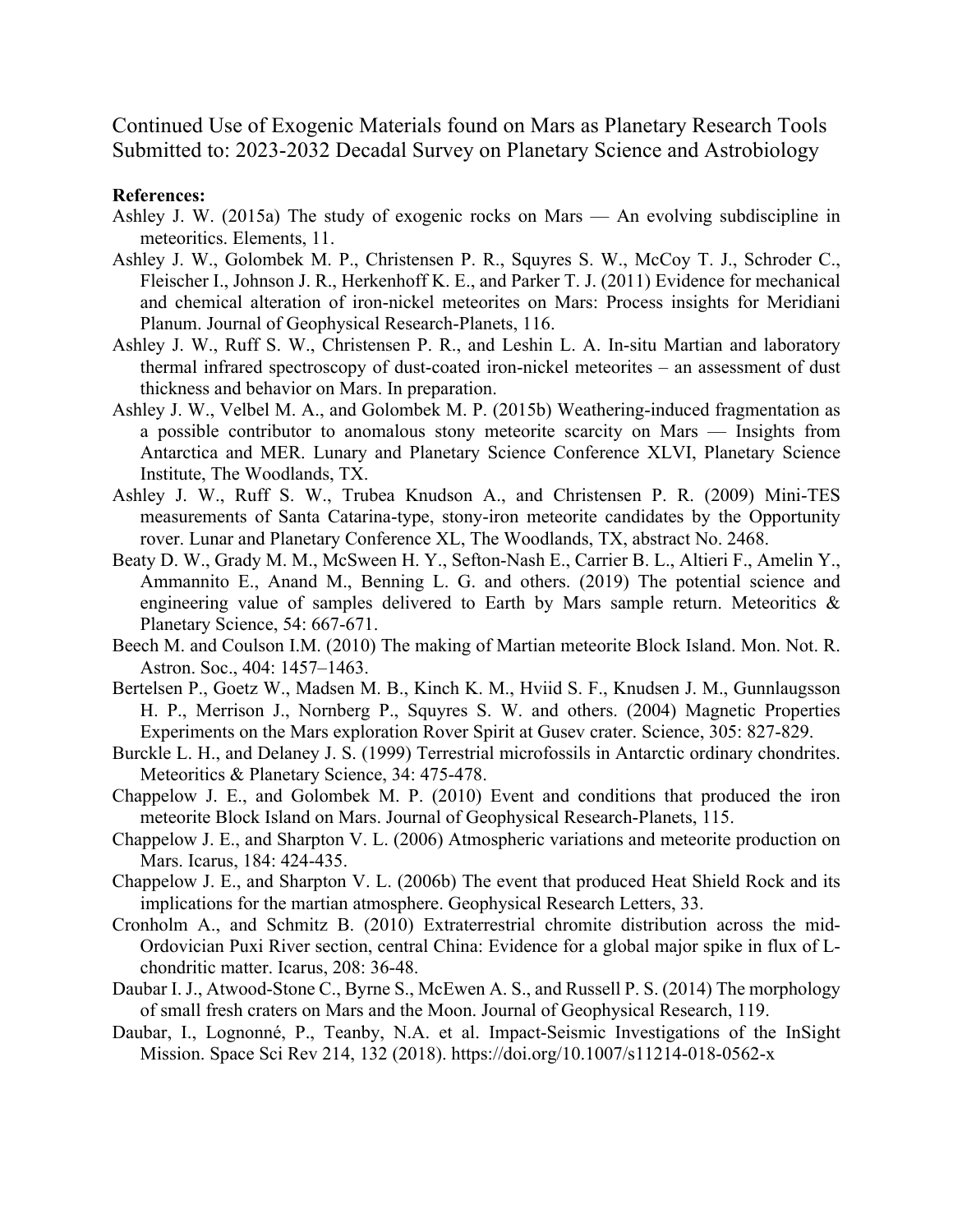- Eigenbrode J. L., Summons R. E., Steele A., Freissinet C., Millan M., Navarro-González, Sutter B., McAdam A. C., Franz H. B., Glavin D. P. and others. (2018) Organic matter preserved in 3-billion-year-old mudstones at Gale crater, Mars. Science, 360: 1096-1101.
- Fleischer I., Brückner J., Schröder C., Farrand W., Tréguier E., Morris R. V., Klingelhöfer G., Herkenhoff K., Mittlefehldt D. W., Ashley J. W. and others. (2010) Mineralogy and chemistry of cobbles at Meridiani Planum, Mars, investigated by the Mars Exploration Rover Opportunity. Journal of Geophysical Research, 115.
- Fleischer I., Farrand W. H., Schröder C., Jolliff B. L., Ashley J. W., and Klingelhöfer G. (2009) Cobbles at Meridiani Planum.European Planetary Science Congress.
- Fleischer I., Schroder C., Klingelhofer G., Zipfel J., Morris R. V., Ashley J. W., Gellert R., Wehrheim S., and Ebert S. (2011) New insights into the mineralogy and weathering of the Meridiani Planum meteorite, Mars. Meteoritics & Planetary Science, 46: 21-34.
- Freissinet C., Glavin D. P., Mahaffy P. R., Miller K. E., Eigenbrode J. L., Summons R. E., E. B. A., Buch A., Szopa C., Archer P. D. and others. (2015) Organic molecules in the Sheepbed mudstone, Gale crater, Mars. Journal of Geophysical Research, 120: 495-514.
- Gattacceca J., Bouvier A., Grossman J., Metzler K., and Uehara M. (2019) The Meteoritical Bulletin, No. 106. Meteoritics & Planetary Science, 54: 469-471.
- Goderis, S., Brandon, A.D., Mayer, B. and Humayun, M., 2016. Ancient impactor components preserved and reworked in martian regolith breccia Northwest Africa 7034. Geochimica et Cosmochimica Acta 191, 203–215.
- Golombek M. P., Grant J. A., Crumpler L. S., Greeley R., Arvidson R. E., Bell III J. F., Weitz C. M., Sullivan R. J., Christensen P. R., Soderblom J. M. and others. (2006) Erosion rates at the Mars Exploration Rover landing sites and long-term climate change on Mars. Journal of Geophysical Research, 111.
- Golombek, M., K. Robinson, A. McEwen, N. Bridges, B. Ivanov, L. Tornabene, and R. Sullivan (2010), Constraints on ripple migration at Meridiani Planum from Opportunity and HiRISE observations of fresh craters, Journal of Geophysical Research 115, E00F08, http://dx.doi.org/10.1029/2010JE003628.
- Gronstal A., Pearson V., Kappler A., Dooris C., Anand M., Poitrasson F., Kee T. P., and Cockell C. S. (2009) Laboratory experiments on the weathering of iron meteorites and carbonaceous chondrites by iron-oxidizing bacteria. Meteoritics and Planetary Science, 44: 233-247.
- Hassler, D. M., Zeitlin, C., Ehresmann, B., Wimmer-Schweingruber, R. F., Guo, J., Matthiä, D., et al (2018). Space weather on the surface of Mars: Impact of the September 2017 events. Space Weather, 16, 1702–1708. https://doi.org/10.1029/ 2018SW001959.
- Heck P. R., Schmitz B., Bottke W. F., Rout S. S., Kita N. T., Cronholm A., Defouilloy C., Dronov A., and Terfelt F. (2017) Rare meteorites common in the Ordovician period. Nature Astronomy, 1: 0035.
- Heck P. R., Ushikubo T., Schmitz B., Kita N. T., Spicuzza M. J., and Valley J. W. (2010) A single asteroidal source for extraterrestrial Ordovician chromite grains from Sweden and China: High-precision oxygen three-isotope SIMS analysis. Geochimica et Cosmochimica Acta, 74: 497-509.
- Johnson J. R., Meslin P.-Y., Bell III J. F., Wiens R. C., Maurice S., Gasnault O., and Rapin W. (2020) Progress on iron meteorite detections by the Mars Science Laboratory. Lunar and Planetary Science Conference, LPI, The Woodlands, TX.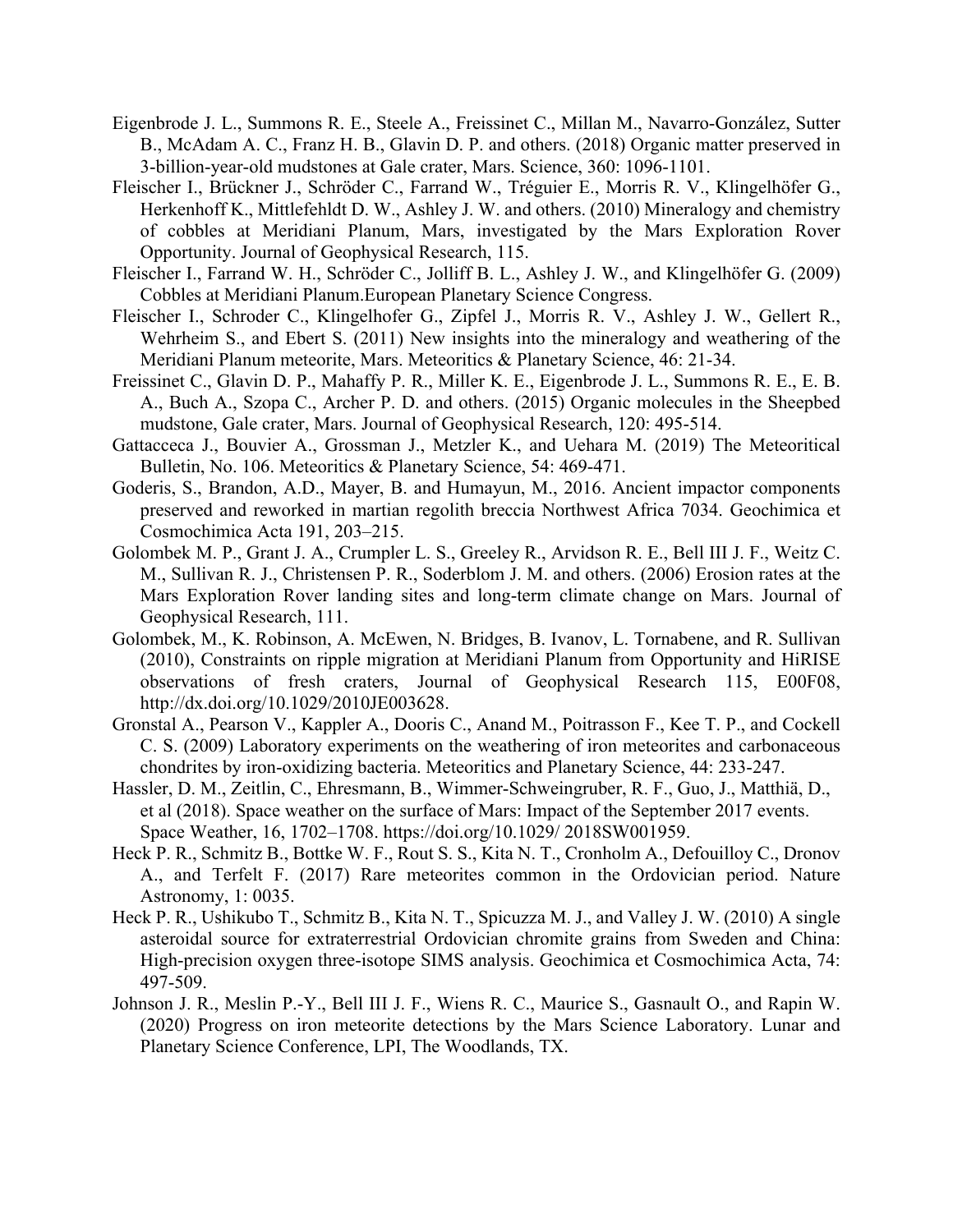- Joy K. H., Zolensky M. E., Nagashima K., Huss G. R., Ross D. K., McKay D. S., and Kring D. A. (2012) Direct Detection of Projectile Relics from the End of the Lunar Basin-Forming Epoch. Science, 336: 1426-1429.
- Lanza N.L., Gasda P.J., Ollila A.M., Delapp D., Bodine M., Wiens R.C., Clegg S.M., Agee C., Meslin P.-Y., Newsom H.E, and Maurice S. (2017) Analyzing natural meteorite exteriors with laboratory LIBS for comparison to meteorites encountered by Curiosity in Gale crater, Mars. Meteoritical Society Meeting, July 24-28, Santa Fe, New Mexico.
- Lasue J., Meslin P.-Y., Cohen B. A., Sautter V., Bridges J. C., Lewin E., Wiens R. C., Beck P., Cousin A., Forni O. and others. (2020) Gretna Green, a possible chondrite detected at Glen Torridon in Gale crater. In: Lunar and Planetary Science Conference, LPI, The Woodlands.
- Meslin P.-Y., Johnson J.R., Forni O., Beck P., Cousin A., Bridges J., Rapin W., Cohen B., Newsom H., Sautter V., Lewin E., Nachon M., Wiens R.C., Payre V., Gasnault O., Maurice S., Fairen A.G., Schroeder S., Mangold N., Thomas N. (2017) Egg Rock encounter: Analysis of an ironnickel meteorite found in Gale crater by Curiosity. Lunar Planet. Sci. XLVIII, 2258, The Lunar and Planetary Institute, Houston, TX.
- Meslin P.-Y., Wellington D., Wiens R.C., Johnson J.R., Van Beek J., Gasnault O., Sautter V., Maroger I., Lasue J., Beck P., Bridges J.C., Cohen B., Ashley J.W., Fairen A.G., Newsom H., Cousin A., Forni O., Calef F., Rapin W., Maurice S., Chide B., Schroeder S., Goetz W., Mangold N., Gabriel T., Lanza N., and Pinet P. (2019) Diversity and areal density of ironnickel meteorites analyzed by ChemCam in Gale crater. 50th Lunar and Planetary Science Conference, 3179.
- Pack A., Höweling A., Hezel D. C., Stefanak M. T., Beck A.-K., Peters S. T. M., Sengupta S., Herwartz D., and Folco L. (2017) Tracing the oxygen isotope composition of the upper Earth's atmosphere using cosmic spherules. Nature Communications, 8: 15702.
- Ruff S. W., Christensen P. R., Blaney D. L., Farrand W. H., Johnson J. R., Michalski J. R., Moersch J. E., Wright S. P., and Squyres S. W. (2006) The rocks of Gusev Crater as viewed by the Mini-TES instrument. Journal of Geophysical Research, 111.
- Schröder C., Bland P. A., Golombek M. P., Ashley J. W., Warner N. H., and Grant J. A. (2016) Amazonian Chemical Weatherng Rate Derived from Stony Meteorite Finds at Meridiani Planum on Mars, Nature Communications 7, 13459.
- Schröder C., Herkenhoff K. E., Farrand W. H., Chappelow J. E., Wang W., Nittler L. R., Ashley J. W., Fleischer I., Gellert R., Golombek M. P. and others. (2010) Properties and distribution of paired candidate stony meteorites at Meridiani Planum, Mars. Journal of Geophysical Research-Planets, 115.
- Schröder C., Rodionov D. S., McCoy T. J., Jolliff B. L., Gellert R., Nittler L. R., Farrand W. H., Johnson J. R., Ruff S. W., Ashley J. W. and others. (2008) Meteorites on Mars observed with the Mars Exploration Rovers. Journal of Geophysical Research, 113.
- Tait A. W., Gagen E. J., Wilson I. E., Tomkins A. G., and Southam G. (2020) Eukaryotic colonization of micrometer-scale cracks in rocks: A "microfluidics" experiement using naturally weathered meteorites from the Nullarbor Plain, Australia. Astrobiology, 20.
- Tait A. W., Tomkins A. G., Godel B. M., Wilson S. A., and Hasalova P. (2014) Investigation of the H7 ordinary chondrite, Watson 012: Implications for recognition and classification of Type 7 meteorites. Geochimica Et Cosmochimica Acta, 134: 175-196.
- Tait A. W., Wilson S. A., Tomkins A. G., Gagen E. J., Fallon S. J., and Southam G. (2017) Evaluation of meteorites as habitats for terrestrial microorganisms: Results from the Nullarbor Plain, Australia, a Mars analogue site. Geochimica Et Cosmochimica Acta, 215: 1-16.